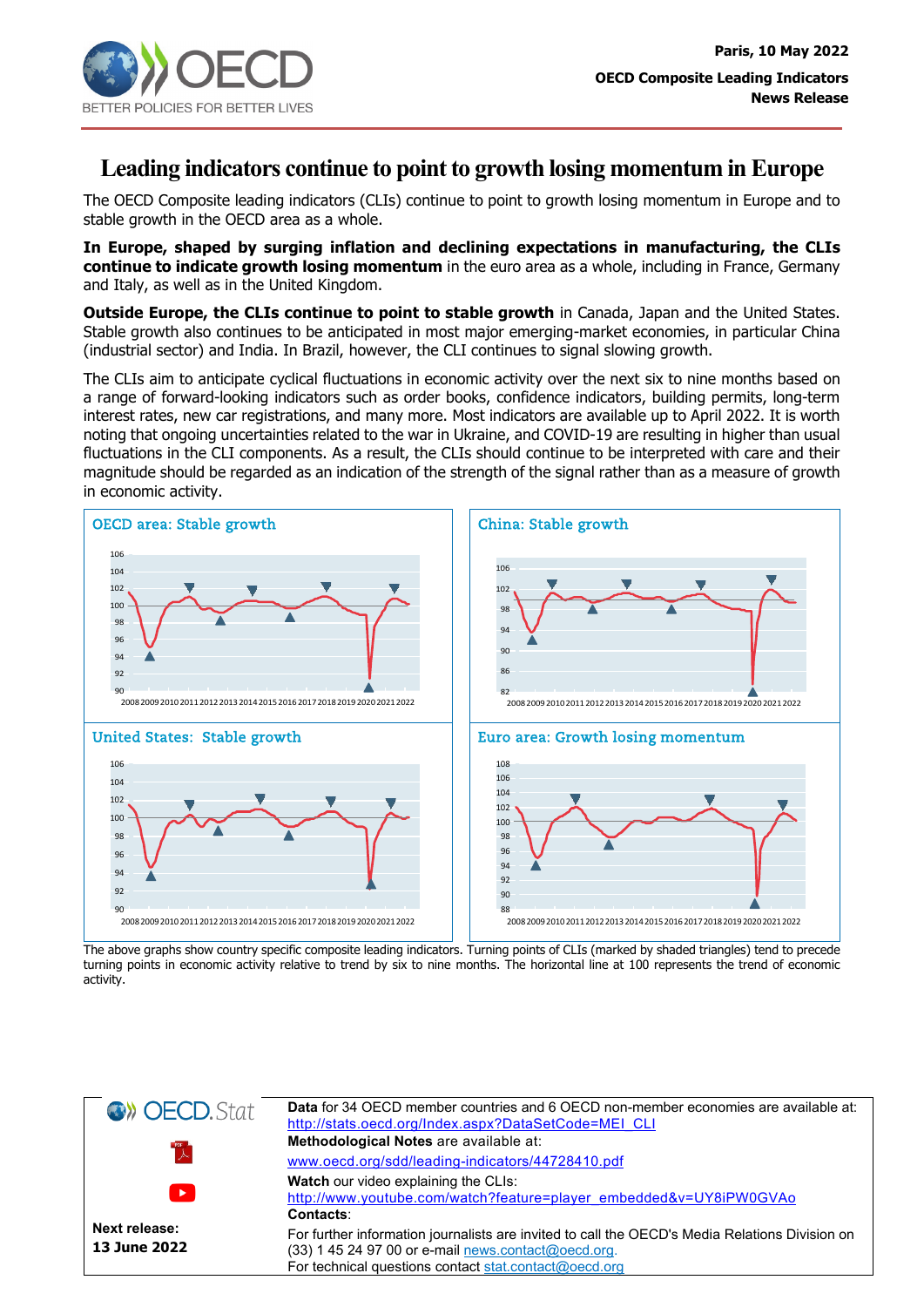



The graphs show country specific composite leading indicators. Turning points of CLIs (marked by shaded triangles) tend to precede turning points in economic activity relative to trend by six to nine months. The horizontal line at 100 represents the trend of economic activity.